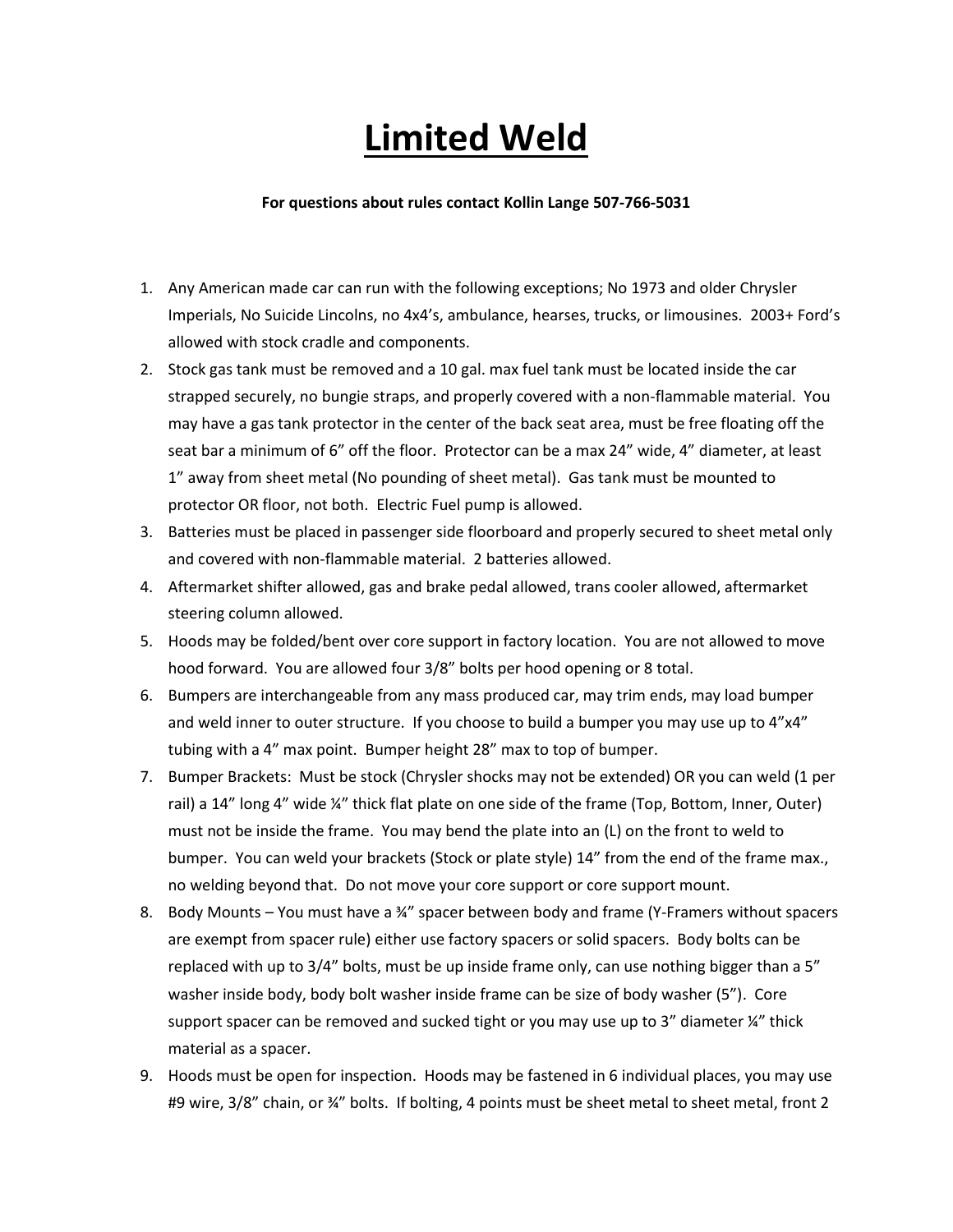can go down to core support or side of frame with  $\frac{3}{4}$ " threaded rod with a 5" washer. If bolting you may weld a 3"x3" angle iron to sheet metal and bolt with 2-3/8" bolts per angle iron.

- 10. Doors Drivers door can be welded solid and re-enforced 4" past the seam. All other doors can be wired, chained, or 5" skip welded using 3" wide ¼" thick flat strap. You may add a strand of #9 wire from roof in rear door area around frame (4 loop maximum).
- 11. Trunk-Lid/Tailgate Trunk lid can be wired, chained, or 5" skip welded. Trunk can be tucked, you may run (2) 3/4" threaded rods thru front trunk body bolts up thru decklid with a 5" washer. You must have an inspection hole in the trunk unless it opens. Tailgates can be wired, chained, or 5" skip welded.
- 12. Body Light body creasing will be allowed behind the rear doors to the rear bumper only! You will be allowed (5) 3/8" bolts per fender opening to bolt the inner and outer fender together.
- 13. Frames Frames must be stock unless otherwise stated. You may shorten frame in front of core support mount only. You may weld the top seam from the A-Frame forward with a  $\frac{1}{2}$  bead maximum. Frames with a "Y" may close in the "Y" or add a piece of  $\frac{1}{4}$ " cut to the size of the hole only, no overlap! If a factory seam weld is missing or a spot was missed you may weld a total of 6", this spot must be painted for inspection and photo evidence must be sent prior to the show. You can run a 3/8" chain from frame rail to frame rail side to side behind rear humps. You may COLD BEND a frame but no tilting!
- 14. Suspension You can tighten up torsion bars on Mopars, you may weld down upper A-Frame with nothing larger than 3" flat strap ¼" thick. This may go from the top of the A-Frame straight down to the spring bucket only. You may weld one on the front side, one on the rear. You may run 3/8" chain or #9 wire around the rear hump to the rearend housing. This may not go thru the body on a full-frame car. You may replace A-frames with a direct bolt on (Crown Vic to crown vic etc.) Watt's link conversion is allowed but all brackets must be only large enough to hold a stock style sized control arm and not gusseted. Control arms must be mounted in factory location and not moved to reinforce the car (Bottom control arm mounts cannot attach to package tray). All factory brackets must be completely cut off car. Brackets may not be any thicker than ¼" material.

-Leaf springs must be stock and made of stock spring material, with a 1" stagger and no springs can be as long as the main leaf. You can only have a total of 9 leaf springs per side no thicker than 3/8" thick and no wider than 2 ¾" wide. The main leaf must be the top spring in the spring pack and leaf springs must go down from longest to shortest in minimum 1" stagger. You can re-clamp springs, 4 clamps per side with only 2 being homemade. Homemade clamps can't exceed 2x4x1/4".

15. Rearends – Any rearend with bracing allowed, axle savers ok. Pinion brakes ok, bracing on rearend may not strengthen the structure of the car in any way. You may stuff stock trailing